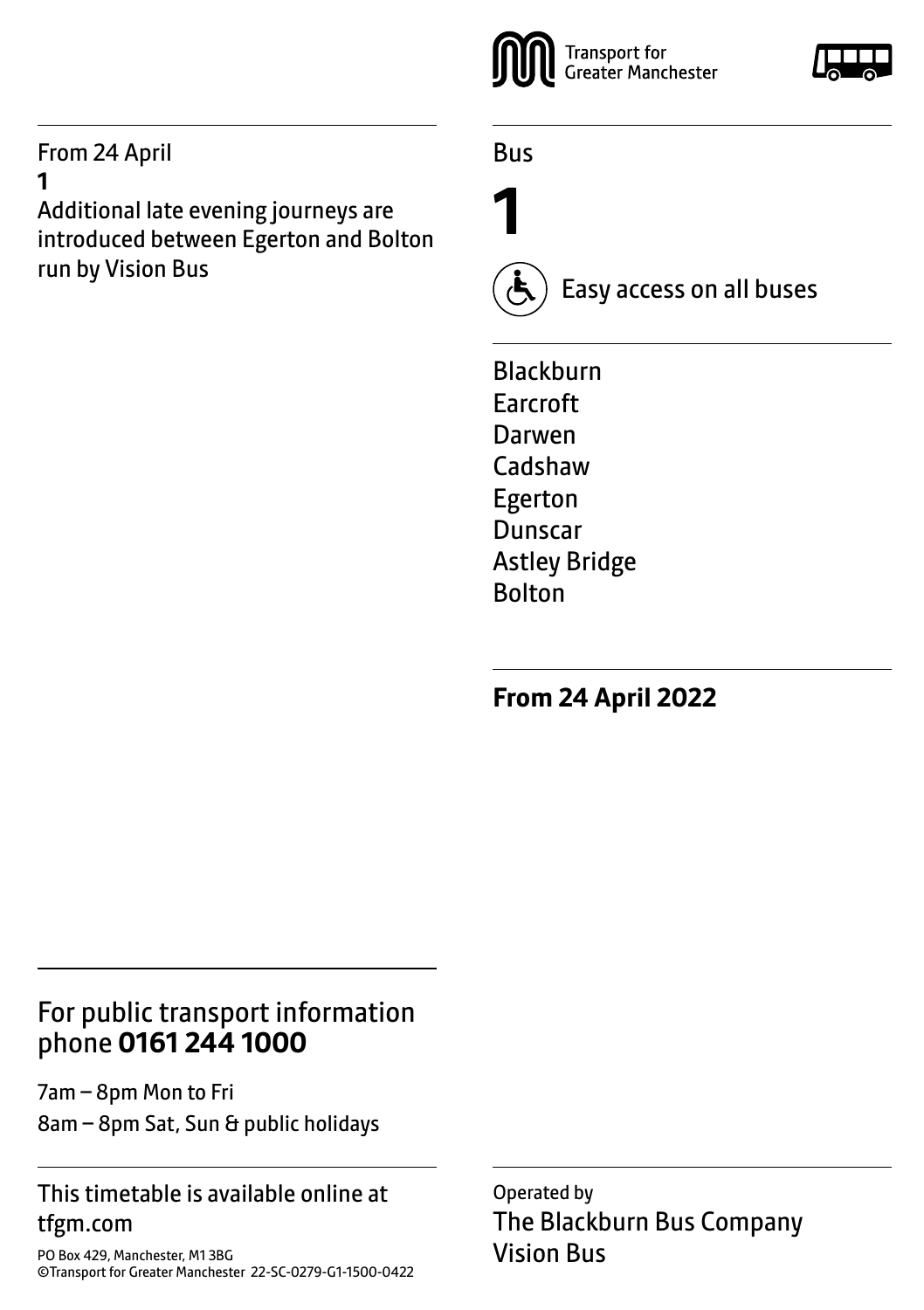# Additional information

# Alternative format

To ask for leaflets to be sent to you, or to request large print, Braille or recorded information phone 0161 244 1000 or visit tfgm.com

#### Easy access on buses



 Journeys run with low floor buses have no steps at the entrance, making getting on and off easier. Where shown, low floor buses have a ramp for access and a dedicated space for wheelchairs and pushchairs inside the bus. The bus operator will always try to provide easy access services where these services are scheduled to run.

# Using this timetable

Timetables show the direction of travel, bus numbers and the days of the week. Main stops on the route are listed on the left. Where no time is shown against a particular stop, the bus does not stop there on that journey. Check any letters which are shown in the timetable against the key at the bottom of the page.

# Where to find information about service changes

tfgm.com Bus station posters Leaflets from outlets.

# Tickets and information

Bus companies offer a range of tickets for use on their own buses. For travel on any service in the County, use System One tickets, including DaySaver. Travelshops provide tickets, information and journey planning advice on buses, trains and trams for work and pleasure.

# Using the 24 hour clock

Times are shown in four figures. The first two are the hour and the last two are the minutes.

0753 is 53 minutes past 7am 1953 is 53 minutes past 7pm



## Operator details

#### **The Blackburn Bus Company**

Blackburn Bus Staton Blackburn BB1 6HG Telephone 01254 670 583 www.transdevbus.co.uk/blackburn

#### **Vision Bus**

Unit 1E Blackrod Interchange Station Road Blackrod Bolton BL6 5JE Telephone 01204 468 288 www.visionbus.co.uk

#### **Travelshops**

#### **Bolton Interchange**

Mon to Fri 7am to 5.30pm Saturday 8am to 5.30pm Sunday\* Closed \*Including public holidays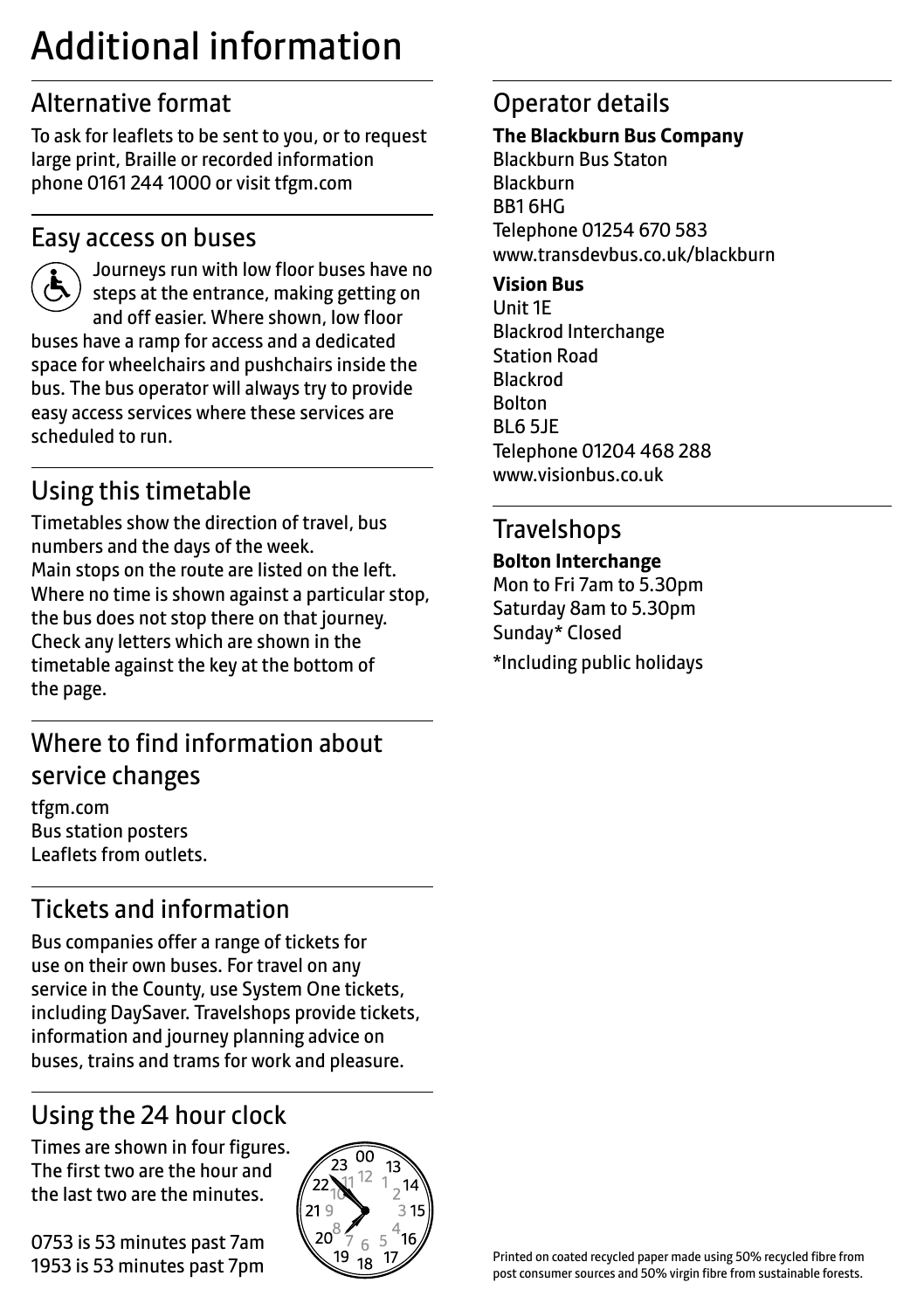## Blackburn — Darwen — Bolton 1

b

#### Mondays to Fridays

|                               | υ    |      |      |      |      |      |      |      |       |      |      |      |      |      |      |      |      |      |      |
|-------------------------------|------|------|------|------|------|------|------|------|-------|------|------|------|------|------|------|------|------|------|------|
| <b>Blackburn, Bus Station</b> | 0530 | 0550 | 0610 | 0625 | 0640 | 0655 | 0710 | 0725 | 0732  | 0740 | 0750 | 0800 | 0810 | 0820 | 0830 | 0840 | 0848 | 0858 | 0905 |
| Ewood Hub                     | 0538 | 0559 | 0619 | 0634 | 0649 | 0704 | 0720 | 0735 | 0742  | 0750 | 0800 | 0810 | 0820 | 0830 | 0840 | 0850 | 0858 | 0907 | 0914 |
| Darwen, Bus Station arr       | 0550 | 0611 | 0631 | 0649 | 0704 | 0719 | 0735 | 0750 | 0757  | 0805 | 0815 | 0825 | 0835 | 0845 | 0855 | 0905 | 0913 | 092  | 0928 |
| Darwen, Bus Station dep       | 0551 | 0613 | 0633 | 0653 | 0708 | 0723 | 0738 | 0753 |       | 0808 |      | 0827 |      | 0847 |      | 0910 |      |      | 0931 |
| Darwen, Cemetery              |      | 0617 | 0637 | 0657 | 0713 | 0728 | 0743 | 0758 |       | 0813 |      | 0832 |      | 0852 |      | 0915 |      |      | 0936 |
| Darwen, Jacks Key Drive       | 0556 |      |      |      |      |      |      |      |       |      |      |      |      |      |      |      |      |      |      |
| Egerton, Cross Guns           |      | 0623 | 0643 | 0703 | 0719 | 0734 | 0749 | 0804 |       | 0819 |      | 0838 |      | 0858 |      | 0921 |      |      | 0942 |
| Astley Bridge, Pineapple      |      | 0632 | 0652 | 0712 | 0730 | 0746 | 0802 | 0817 |       | 0832 |      | 0851 |      | 0911 |      | 0931 |      |      | 0951 |
| Bolton, Interchange           |      | 0644 | 0704 | 0724 | 0744 | 0804 | 0820 | 0835 |       | 0850 |      | 0906 |      | 0926 |      | 0946 |      |      | 1006 |
|                               |      |      |      |      |      |      |      |      |       |      |      |      |      |      |      |      |      |      |      |
| <b>Blackburn, Bus Station</b> | 0915 |      | 25   | 35   | 45   | 55   | 05   | 15   |       | 1455 | 1505 | 1515 | 1525 | 1533 | 1540 | 1548 | 1555 | 1605 | 1615 |
| <b>Ewood Hub</b>              | 0924 |      | 34   | 44   | 54   | 04   | 14   | 24   | mins  | 1504 | 1516 | 1526 | 1536 | 1544 | 1551 | 1559 | 1606 | 1616 | 1626 |
| Darwen, Bus Station arr       | 0938 | then | 48   | 58   | 08   | 18   | 28   | 38   | past  | 1518 | 1533 | 1543 | 1553 | 1601 | 1608 | 1616 | 1623 | 1633 | 1643 |
| Darwen, Bus Station dep       |      | at   | 51   |      | 11   |      | 31   |      | each  |      | 1537 |      | 1557 |      | 1612 |      | 1627 |      | 1647 |
| Darwen, Cemetery              |      |      | 56   |      | 16   |      | 36   |      | hour  |      | 1543 |      | 1603 |      | 1618 |      | 1633 |      | 1653 |
| Egerton, Cross Guns           |      |      | 02   |      | 22   |      | 42   |      | until |      | 1549 |      | 1609 |      | 1624 |      | 1639 |      | 1659 |
| Astley Bridge, Pineapple      |      |      | 11   |      | 31   |      | 51   |      |       |      | 1558 |      | 1618 |      | 1633 |      | 1648 |      | 1708 |
| Bolton, Interchange           |      |      | 26   |      | 46   |      | 06   |      |       |      | 1613 |      | 1633 |      | 1648 |      | 1703 |      | 1723 |
| <b>Blackburn, Bus Station</b> | 1621 | 1628 | 1635 | 1645 | 1655 | 1705 | 1715 | 1725 | 1735  | 1745 | 1755 | 1805 | 1820 | 1840 | 1910 | 1940 | 2010 | 2040 | 2110 |
| <b>Ewood Hub</b>              | 1632 | 1639 | 1646 | 1656 | 1706 | 1716 | 1726 | 1736 | 1746  | 1756 | 1806 | 1815 | 1829 | 1849 | 1919 | 1949 | 2019 | 2049 | 2119 |
| Darwen, Bus Station arr       | 1649 | 1656 | 1703 | 1713 | 1723 | 1733 | 1743 | 1753 | 1803  | 1813 | 1823 | 1831 | 1841 | 1901 | 1931 | 2001 | 2031 | 2101 | 2131 |
|                               |      |      | 1707 |      | 1727 |      | 1747 |      | 1807  |      |      | 1835 |      | 1902 | 1932 | 2002 | 2032 | 2102 | 2132 |
| Darwen, Bus Station dep       |      |      |      |      |      |      |      |      |       |      |      |      |      |      |      |      |      | 2107 |      |
| Darwen, Cemetery              |      |      | 1713 |      | 1733 |      | 1753 |      | 1813  |      |      | 1840 |      | 1907 | 1937 | 2007 | 2037 |      | 2137 |
| Darwen, Jacks Key Drive       |      |      | 1719 |      | 1739 |      | 1759 |      | 1819  |      |      | 1846 |      | 1912 |      | 2012 |      | 2112 |      |
| <b>Egerton, Cross Guns</b>    |      |      |      |      |      |      |      |      |       |      |      |      |      |      |      |      |      |      |      |
| Astley Bridge, Pineapple      |      |      | 1728 |      | 1748 |      | 1808 |      | 1828  |      |      | 1855 |      | 1920 |      | 2020 |      | 2120 |      |
| Bolton, Interchange           |      |      | 1743 |      | 1803 |      | 1823 |      | 1843  |      |      | 1910 |      | 1932 |      | 2032 |      | 2132 |      |

The journeys above are run by The Blackburn Bus Company

b – Starts from Blackburn, Whitebirk Road at 0522

& - All bus 1 journeys are run using easy access buses. See inside front cover of this leaflet for details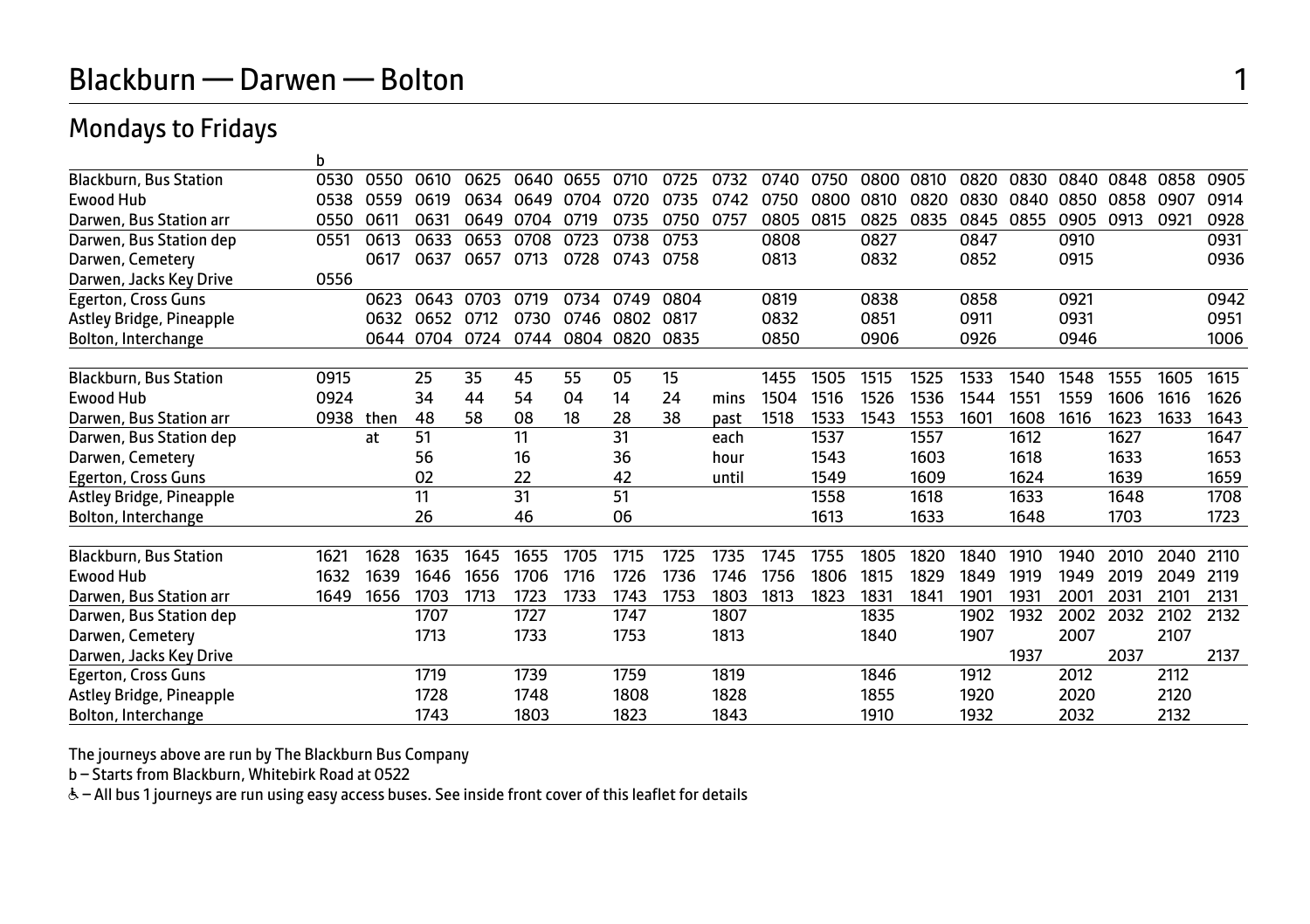## Mondays to Fridays (continued)

|                               | M    |           | M    |      |
|-------------------------------|------|-----------|------|------|
|                               | a    |           |      |      |
| <b>Blackburn, Bus Station</b> |      | 2140 2210 |      | 2310 |
| Ewood Hub                     |      | 2149 2219 |      | 2319 |
| Darwen, Bus Station arr       |      | 2201 2231 |      | 2331 |
| Darwen, Bus Station dep       |      | 2202 2232 |      | 2332 |
| Darwen, Jacks Key Drive       |      | 2207 2237 |      | 2337 |
| Egerton, Cross Guns           | 2208 |           | 2308 |      |
| Astley Bridge, Pineapple      | 2216 |           | 2316 |      |
| Bolton, Interchange           | 2227 |           | 2327 |      |

## Saturdays

| <b>Blackburn, Bus Station</b> |      | 0605 0635 0705 |           |       | 0905 0915 |      | 0925    |      | 35 | 45 | 55 | 05 |    | 25 |       | 1605 | 1620 | 1635 | 1650 |
|-------------------------------|------|----------------|-----------|-------|-----------|------|---------|------|----|----|----|----|----|----|-------|------|------|------|------|
| Ewood Hub                     | 0614 | 0644 0714      |           |       | 0914      | 0924 | 0934    |      | 44 | 54 | 04 | 14 | 24 | 34 |       | 1614 | 1629 | 1644 | 1659 |
| Darwen, Bus Station arr       |      | 0626 0658 0728 |           | and   | 0928      | 0938 | 0948    |      | 58 | 08 | 18 | 28 | 38 | 48 | mins  | 1628 | 1643 | 1658 | 1713 |
| Darwen, Bus Station dep       | 0627 | 0701           | 0731      | every | 0931      |      | 0951    | then |    | 11 |    | 31 |    | 51 | past  | 1631 |      | 1701 |      |
| Darwen, Cemetery              |      | 0706 0736      |           | - 20  | 0936      |      | 0956 at |      |    | 16 |    | 36 |    | 56 | each  | 1636 |      |      |      |
| Darwen, Jacks Key Drive       | 0632 |                |           | mins  |           |      |         |      |    |    |    |    |    |    | hour  |      |      | 1706 |      |
| Egerton, Cross Guns           |      | 0712           | 0742      | until | 0942      |      | 1002    |      |    | 22 |    | 42 |    | 02 | until | 1642 |      | 1712 |      |
| Astley Bridge, Pineapple      |      | 0721           | 0751      |       | 0951      |      | 1011    |      |    | 31 |    | 51 |    |    |       | 1651 |      | 1721 |      |
| Bolton, Interchange           |      |                | 0736 0806 |       | 1006      |      | 1026    |      |    | 46 |    | 06 |    | 26 |       | 1706 |      | 1736 |      |

|                               |      |      |      |      |      |      |      |      |      |      |                     |        | M    |           |      | ⋒    |      |
|-------------------------------|------|------|------|------|------|------|------|------|------|------|---------------------|--------|------|-----------|------|------|------|
|                               |      |      |      |      |      |      |      |      |      |      |                     |        |      |           |      |      |      |
| <b>Blackburn, Bus Station</b> | 1705 | 1720 | 1735 | 1750 | 1805 | 1820 | 1840 | 1910 | 1940 | 2010 | 2040 2110           |        |      | 2140 2210 |      |      | 2310 |
| Ewood Hub                     | 1714 | 1729 | 1744 | 1759 | 1814 | 1829 | 1849 | 1919 | 2949 | 2019 | 2049                | - 2119 |      | 2149      | 2219 |      | 2319 |
| Darwen, Bus Station arr       | 1728 | 1743 | 1758 | 1813 | 1828 | 1841 | 1901 | 1931 | 2001 | 2031 | 2101                | 2131   |      | 2201      | 2231 |      | 2331 |
| Darwen, Bus Station dep       | 1731 |      | 1801 |      | 1831 |      | 1902 | 1932 |      |      | 2002 2032 2102 2132 |        |      | 2202 2231 |      |      | 2332 |
| Darwen, Cemetery              | 1736 |      | 1806 |      | 1836 |      | 1907 |      | 2007 |      | 2107                |        |      |           |      |      |      |
| Darwen, Jacks Key Drive       |      |      |      |      |      |      |      | 1937 |      | 2037 |                     | 2137   |      | 2207      | 2237 |      | 2337 |
| Egerton, Cross Guns           | 1742 |      | 1812 |      | 1842 |      | 1912 |      | 2012 |      | 2112                |        | 2208 |           |      | 2308 |      |
| Astley Bridge, Pineapple      | 1751 |      | 1821 |      | 1851 |      | 1920 |      | 2020 |      | 2120                |        | 2216 |           |      | 2316 |      |
| Bolton, Interchange           | 1806 |      | 1836 |      | 1906 |      | 1932 |      | 2032 |      | 2132                |        | 2227 |           |      | 2327 |      |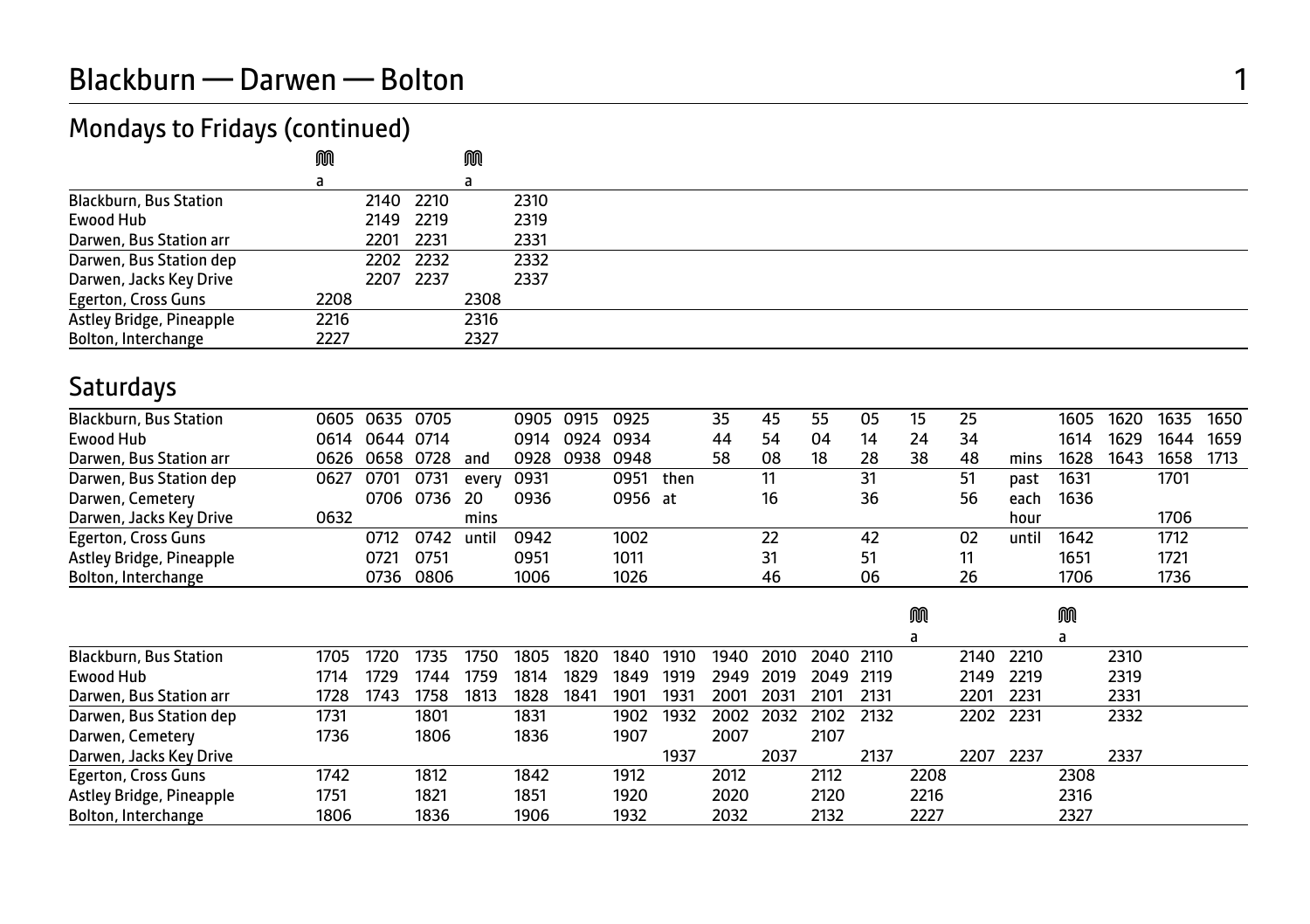#### Sundays and public holidays (except Christmas and New Year period)

|                               |      |      |      |      |      |      |      |      |    |    |       |      |      |      | M    |      |      | M    |      |
|-------------------------------|------|------|------|------|------|------|------|------|----|----|-------|------|------|------|------|------|------|------|------|
|                               |      |      |      |      |      |      |      |      |    |    |       |      |      |      | a    |      |      | a    |      |
| <b>Blackburn, Bus Station</b> | 0800 | 0830 | 0900 | 0920 | 0940 |      | 55   | 10   | 25 | 40 |       | 1625 | 1640 | 1710 |      | 1740 | 1810 |      | 1840 |
| Ewood Hub                     | 0809 | 0839 | 0909 | 0929 | 0949 |      | 04   | 19   | 34 | 49 |       | 1634 | 1649 | 1719 |      | 1749 | 1819 |      | 1849 |
| Darwen, Bus Station arr       | 0823 | 0853 | 0923 | 0943 | 1003 |      | 18   | 33   | 48 | 03 | mins  | 1648 | 1703 | 1731 |      | 1801 | 1831 |      | 1901 |
| Darwen, Bus Station dep       | 0825 | 0855 | 0925 | 0945 | 1005 | then | 20   | 35   | 50 | 05 | past  | 1650 | 1705 | 1732 |      | 1802 | 1832 |      | 1902 |
| Darwen, Cemetery              | 0830 |      | 0930 |      |      | at   | 25   |      | 55 |    | each  | 1655 |      |      |      |      |      |      |      |
| Darwen, Jacks Key Drive       |      | 0900 |      | 0950 | 1010 |      |      | 40   |    | 10 | hour  |      | 1710 | 1737 |      | 1807 | 1837 |      | 1907 |
| Egerton, Cross Guns           | 0835 |      | 0935 |      |      |      | 31   |      | 01 |    | until | 1701 |      |      | 1808 |      |      | 1908 |      |
| Astley Bridge, Pineapple      | 0843 |      | 0943 |      |      |      | 40   |      | 10 |    |       | 1710 |      |      | 1816 |      |      | 1916 |      |
| Bolton, Interchange           | 0855 |      | 0955 |      |      |      | 55   |      | 25 |    |       | 1725 |      |      | 1827 |      |      | 1927 |      |
|                               |      | M    |      | M    |      | M    |      | M    |    |    |       |      |      |      |      |      |      |      |      |
|                               |      | a    |      | a    |      | a    |      | a    |    |    |       |      |      |      |      |      |      |      |      |
| <b>Blackburn, Bus Station</b> | 1910 |      | 2010 |      | 2110 |      | 2210 |      |    |    |       |      |      |      |      |      |      |      |      |
| Ewood Hub                     | 1919 |      | 2019 |      | 2119 |      | 2219 |      |    |    |       |      |      |      |      |      |      |      |      |
| Darwen, Bus Station arr       | 1931 |      | 2031 |      | 2131 |      | 2231 |      |    |    |       |      |      |      |      |      |      |      |      |
| Darwen, Bus Station dep       | 1932 |      | 2032 |      | 2132 |      | 2232 |      |    |    |       |      |      |      |      |      |      |      |      |
| Darwen, Jacks Key Drive       | 1937 |      | 2037 |      | 2137 |      | 2237 |      |    |    |       |      |      |      |      |      |      |      |      |
| Egerton, Cross Guns           |      | 2008 |      | 2108 |      | 2208 |      | 2308 |    |    |       |      |      |      |      |      |      |      |      |
| Astley Bridge, Pineapple      |      | 2016 |      | 2116 |      | 2216 |      | 2316 |    |    |       |      |      |      |      |      |      |      |      |
| Bolton, Interchange           |      | 2027 |      | 2127 |      | 2227 |      | 2327 |    |    |       |      |      |      |      |      |      |      |      |

For details of buses during the Christmas and New Year period, please phone 0161 244 1000

M – Journey provided with the financial support of Transport for Greater Manchester

a – Run by Vision Bus. All other journeys are run by The Blackburn Bus Company

& - All bus 1 journeys are run using easy access buses. See inside front cover of this leaflet for details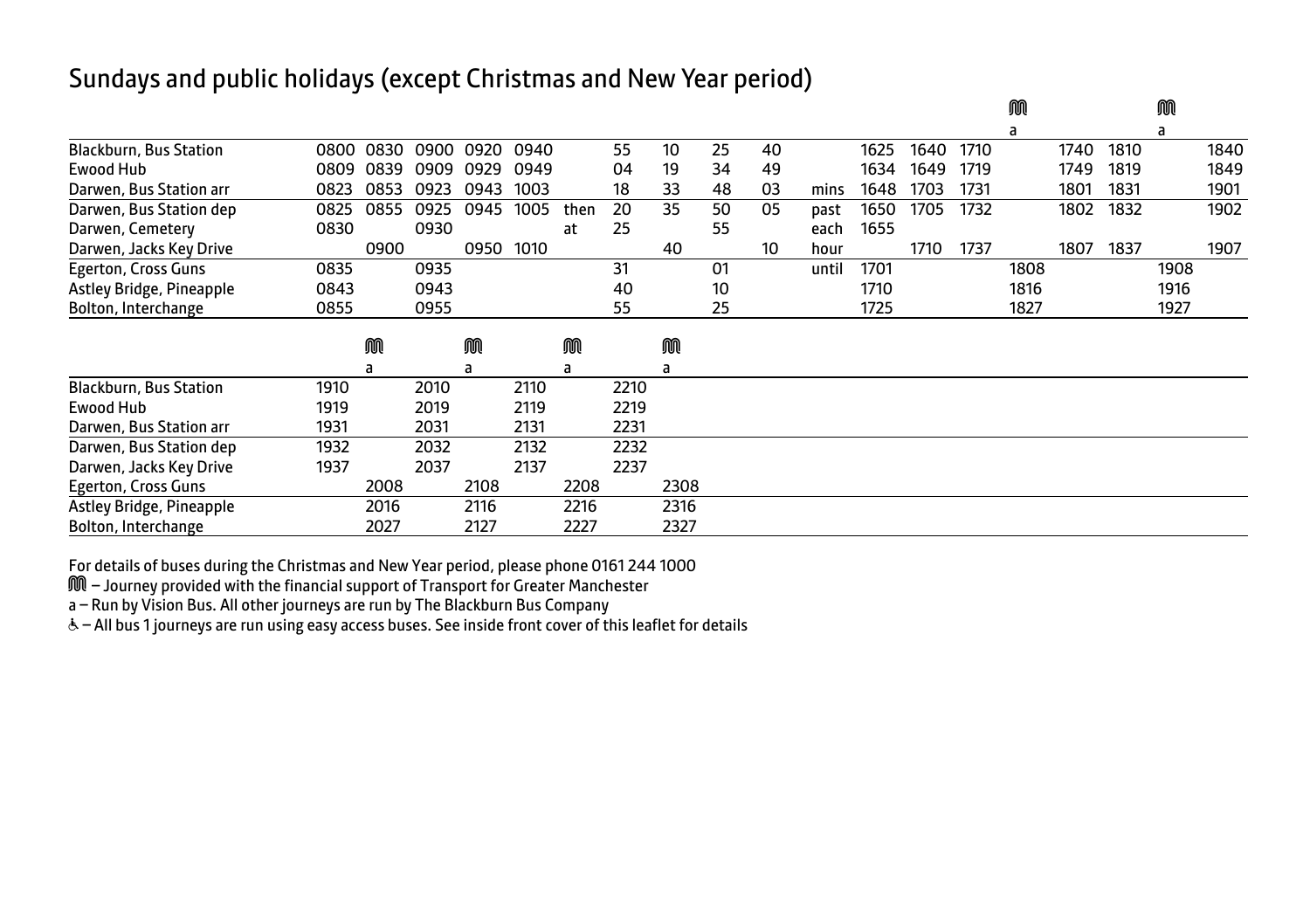# Bolton — Darwen — Blackburn 1

## Mondays to Fridays

|      |      |              |      |      |               |      |      | 0653 |      |      | 0713 |      | 0733 |       | 0753 |      | 0813 |      |
|------|------|--------------|------|------|---------------|------|------|------|------|------|------|------|------|-------|------|------|------|------|
|      |      |              |      |      |               |      |      | 0706 |      |      | 0726 |      | 0747 |       | 0807 |      | 0828 |      |
|      |      |              |      |      |               |      |      | 0714 |      |      | 0734 |      | 0756 |       | 0816 |      | 0837 |      |
| 0510 |      | 0610         |      | 0640 |               | 0700 |      |      |      |      |      |      |      |       |      |      |      |      |
|      |      |              |      |      |               |      |      | 0720 |      |      | 0740 |      | 0802 |       | 0822 |      | 0843 |      |
| 0516 | 0546 | 0616         |      | 0646 |               | 0706 |      | 0726 |      |      | 0746 |      | 0808 |       | 0828 |      | 0849 |      |
| 0518 | 0548 | 0618         | 0633 | 0648 | 0658          | 0708 | 0718 | 0728 | 0735 | 0743 | 0750 | 0800 | 0810 | 0820  | 0830 | 0840 | 0850 | 0900 |
| 0529 | 0559 | 0629         | 0644 | 0659 | 0710          | 0721 | 0731 | 0743 | 0752 | 0800 | 0807 | 0817 | 0827 | 0837  | 0847 | 0857 | 0905 | 0913 |
| 0536 | 0606 | 0636         | 0651 | 0706 | $072^{\circ}$ | 0733 | 0743 | 0756 | 0805 | 0813 | 0823 | 0833 | 0843 | 0853  | 0900 | 0908 | 0915 | 0923 |
|      |      |              |      |      |               |      |      |      |      |      |      |      |      |       |      |      |      |      |
| 0828 |      | 0843         |      | 0858 |               | 0913 |      |      | 33   |      | 53   |      | 13   |       | 1413 |      | 1433 |      |
| 0843 |      | 0858         |      | 0913 |               | 0928 |      |      | 48   |      | 08   |      | 28   | mins  | 1428 |      | 1448 |      |
| 0852 |      | 0907         |      | 0922 |               | 0937 | then |      | 57   |      | 17   |      | 37   | past  | 1437 |      | 1457 |      |
| 0858 |      | 0913         |      | 0928 |               | 0943 | at   |      | 03   |      | 23   |      | 43   | each  | 1443 |      | 1503 |      |
| 0904 |      | 0919         |      | 0934 |               | 0949 |      |      | 09   |      | 29   |      | 49   | hour  | 1449 |      | 1509 |      |
|      | 0915 | 0923         | 0930 | 0938 | 0945          | 0953 |      | 03   | 13   | 23   | 33   | 43   | 53   | until | 1453 | 1503 | 1513 | 1521 |
| 0920 | 0927 | 0935         | 0942 | 0950 | 0957          | 1005 |      | 15   | 25   | 35   | 45   | 55   | 05   |       | 1505 | 1515 | 1528 | 1536 |
|      | 0937 | 0945         | 0952 | 1000 | 1007          | 1015 |      | 25   | 35   | 45   | 55   | 05   | 15   |       | 1515 | 1525 | 1538 | 1546 |
|      |      |              |      |      |               |      |      |      |      |      |      |      |      |       |      |      |      |      |
|      | 1453 |              | 1513 |      | 1533          |      | 1553 |      |      | 1618 |      | 1638 |      | 1658  | 1713 | 1728 | 1748 | 1818 |
|      | 1509 |              | 1531 |      | 1551          |      | 1611 |      |      | 1637 |      | 1657 |      | 1720  | 1735 | 1750 | 1805 | 1823 |
|      | 1518 |              | 1540 |      | 1600          |      | 1620 |      |      | 1646 |      | 1706 |      | 1729  | 1744 | 1759 | 1814 | 1832 |
|      | 1524 |              | 1546 |      | 1606          |      | 1626 |      |      | 1652 |      | 1712 |      | 1735  | 1750 | 1805 | 1820 | 1838 |
|      | 1530 |              | 1552 |      | 1612          |      | 1632 |      |      | 1658 |      | 1718 |      | 1741  | 1756 | 1811 | 1826 | 1844 |
| 1528 | 1536 | 1546         | 1556 | 1606 | 1616          | 1626 | 1636 | 1646 | 1653 | 1701 | 171' | 1721 | 1731 | 1743  | 1758 | 1813 | 1828 | 1847 |
| 1543 | 1550 | 1600         | 1610 | 1620 | 1630          | 1640 | 1650 | 1700 | 1707 | 1715 | 1725 | 1735 | 1745 | 1757  | 1810 | 1825 | 1840 | 1858 |
| 1553 | 1600 | 1610         | 1620 | 1630 | 1640          | 1650 | 1700 | 1710 | 1717 | 1725 | 1735 | 1745 | 1755 | 1807  | 1820 | 1835 | 1850 | 1905 |
|      |      | 0908<br>0930 | 0540 |      |               |      |      |      |      |      |      |      |      |       |      |      |      |      |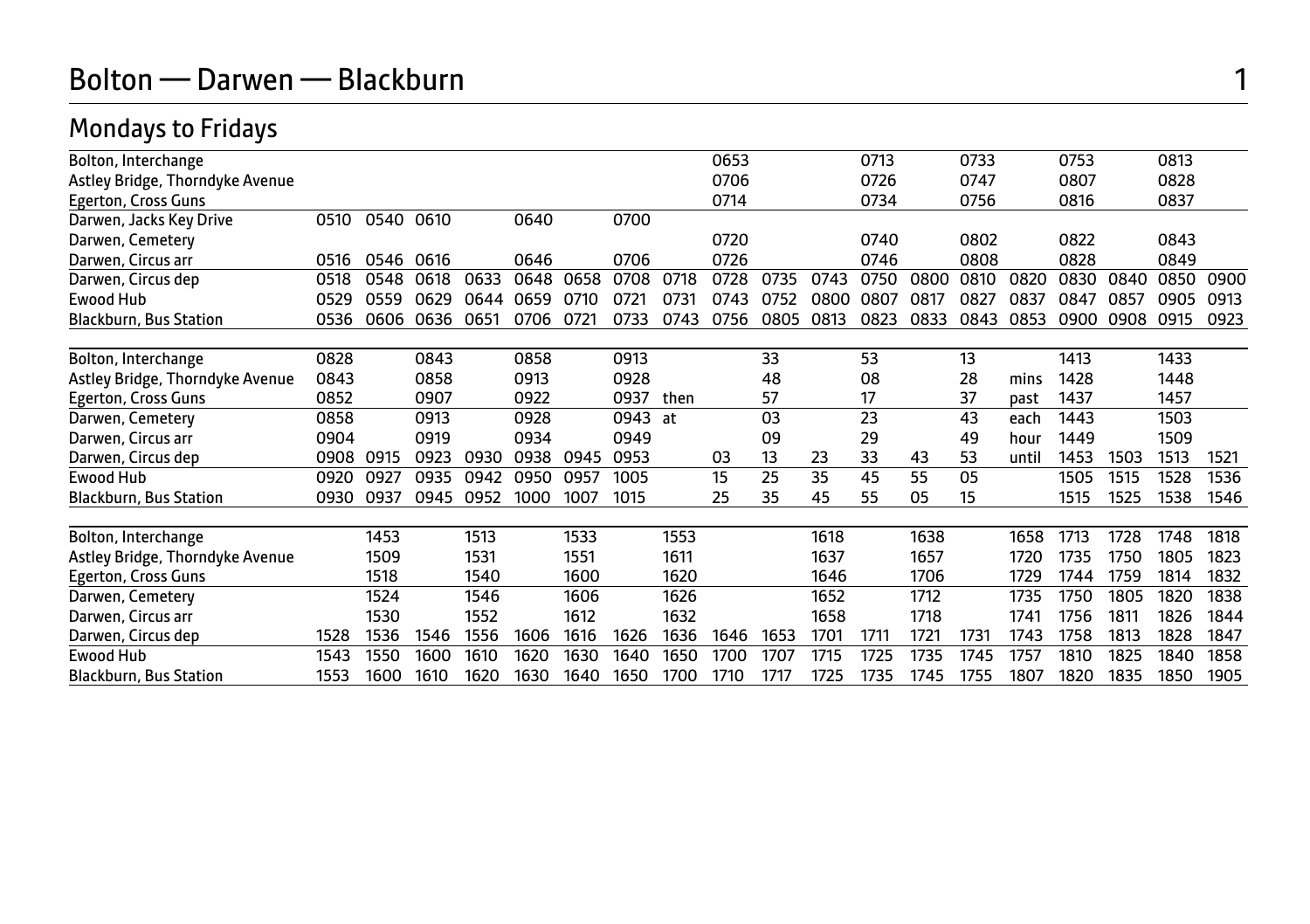|                                 |      |      |      |           |      |      |      |      |        | M         | ⋒ |  |
|---------------------------------|------|------|------|-----------|------|------|------|------|--------|-----------|---|--|
|                                 |      |      |      |           |      |      |      |      |        | a         | a |  |
| Bolton, Interchange             | 1828 | 1848 | 1915 | 1945      |      | 2045 |      | 2145 |        | 2250 2335 |   |  |
| Astley Bridge, Thorndyke Avenue | 1843 | 1903 | 1927 | 1957      |      | 2057 |      | 2157 |        | 2302 2347 |   |  |
| Egerton, Cross Guns             | 1852 | 1912 |      | 1932 2002 |      | 2102 |      | 2202 |        | 2307 2352 |   |  |
| Darwen, Jacks Key Drive         |      |      |      |           | 2039 |      | 2139 |      | 2239   |           |   |  |
| Darwen, Cemetery                | 1858 | 1918 | 1939 | 2009      |      | 2109 |      | 2209 |        |           |   |  |
| Darwen, Circus arr              | 1904 | 1924 | 1945 | 2015      | 2045 | 2115 | 2145 | 2215 | 2245   |           |   |  |
| Darwen, Circus dep              | 1907 | 1927 | 1947 | 2017      | 2047 | 2117 | 2147 | 2217 | 2247   |           |   |  |
| Ewood Hub                       | 1918 | 1938 | 1958 | 2028      | 2058 | 2128 | 2158 | 2228 | - 2258 |           |   |  |
| <b>Blackburn, Bus Station</b>   | 1925 | 1945 | 2005 | 2035      | 2105 | 2135 | 2205 | 2235 | 2305   |           |   |  |

#### **Saturdays**

| Bolton, Interchange             |      |           |           |      |           |      | 0743 |           | 0813    |      |    | 33 |    | 53 |    | 13 |       | 1533 | 1553 |
|---------------------------------|------|-----------|-----------|------|-----------|------|------|-----------|---------|------|----|----|----|----|----|----|-------|------|------|
| Astley Bridge, Thorndyke Avenue |      |           |           |      |           |      | 0758 |           | 0828    |      |    | 48 |    | 08 |    | 28 |       | 1548 | 1608 |
| Egerton, Cross Guns             |      |           |           |      |           |      | 0807 |           | 0837    |      |    | 57 |    | 17 |    | 37 | mins  | 1557 | 1617 |
| Darwen, Jacks Key Drive         |      |           | 0633 0703 | 0723 | 0743 0758 |      |      | 0828      |         | then |    |    |    |    |    |    | past  |      |      |
| Darwen, Cemetery                |      |           |           |      |           |      | 0813 |           | 0843 at |      |    | 03 |    | 23 |    | 43 | each  | 1603 | 1623 |
| Darwen, Circus arr              |      |           | 0639 0709 | 0729 | 0749      | 0804 | 0819 | 0834      | 0849    |      |    | 09 |    | 29 |    | 49 | hour  | 1609 | 1629 |
| Darwen, Circus dep              | 0543 | 0643 0713 |           | 0733 | 0753      | 0808 | 0823 | 0838      | 0853    |      | 03 |    | 23 | 33 | 43 | 53 | until | 1613 | 1633 |
| Ewood Hub                       | 0554 | 0654 0725 |           | 0745 | 0805      | 0820 | 0835 | 0850      | 0905    |      | 15 | 25 | 35 | 45 | 55 | 05 |       | 1625 | 1645 |
| <b>Blackburn, Bus Station</b>   | 0601 | 0701      | 0735      | 0755 | 0815      | 0830 | 0845 | 0900 0915 |         |      | 25 | 35 | 45 | 55 | 05 | 15 |       | 1635 | 1655 |

|                                 |      |      |      |      |      |      |      |      |      |      |        |      |      |      | M    | M         |  |
|---------------------------------|------|------|------|------|------|------|------|------|------|------|--------|------|------|------|------|-----------|--|
|                                 |      |      |      |      |      |      |      |      |      |      |        |      |      |      | a    | а         |  |
| Bolton, Interchange             | 1613 | 1633 | 1653 | 1713 | 1743 | 1813 | 1843 | 1915 | 1945 |      | 2045   |      | 2145 |      |      | 2250 2335 |  |
| Astley Bridge, Thorndyke Avenue | 1628 | 1648 | 1708 | 1728 | 1755 | 1825 | 1855 | 1927 | 1957 |      | 2057   |      | 2157 |      |      | 2302 2347 |  |
| Egerton, Cross Guns             | 1637 | 1657 | 1717 | 1737 | 1800 | 1830 | 1900 | 1932 | 2002 |      | 2102   |      | 2202 |      | 2307 | 2352      |  |
| Darwen, Jacks Key Drive         |      |      |      |      |      |      |      |      |      | 2039 |        | 2139 |      | 2239 |      |           |  |
| Darwen, Cemetery                | 1643 | 1703 | 1723 | 1743 | 1807 | 1837 | 1907 | 1939 | 2009 |      | 2109   |      | 2209 |      |      |           |  |
| Darwen, Circus arr              | 1649 | 1709 | 1729 | 1749 | 1813 | 1843 | 1913 | 1945 | 2015 | 2045 | - 2115 | 2145 | 2215 | 2245 |      |           |  |
| Darwen, Circus dep              | 1653 | 1713 | 1733 | 1753 | 1817 | 1847 | 1917 | 1947 | 2017 | 2047 | 2117   | 2147 | 2217 | 2247 |      |           |  |
| Ewood Hub                       | 1705 | 1725 | 1745 | 1805 | 1828 | 1858 | 1928 | 1958 | 2028 | 2058 | -2128  | 2158 | 2228 | 2258 |      |           |  |
| <b>Blackburn, Bus Station</b>   | 1715 | 1735 | 1755 | 1815 | 1835 | 1905 | 1935 | 2005 | 2035 | 2105 | 2135   | 2205 | 2235 | 2305 |      |           |  |

 $\widehat{m}$  – Journey provided with the financial support of Transport for Greater Manchester

a – Run by Vision Bus. All other journeys are run by The Blackburn Bus Company

W– All bus 1 journeys are run using easy access buses. See inside front cover of this leaflet for details